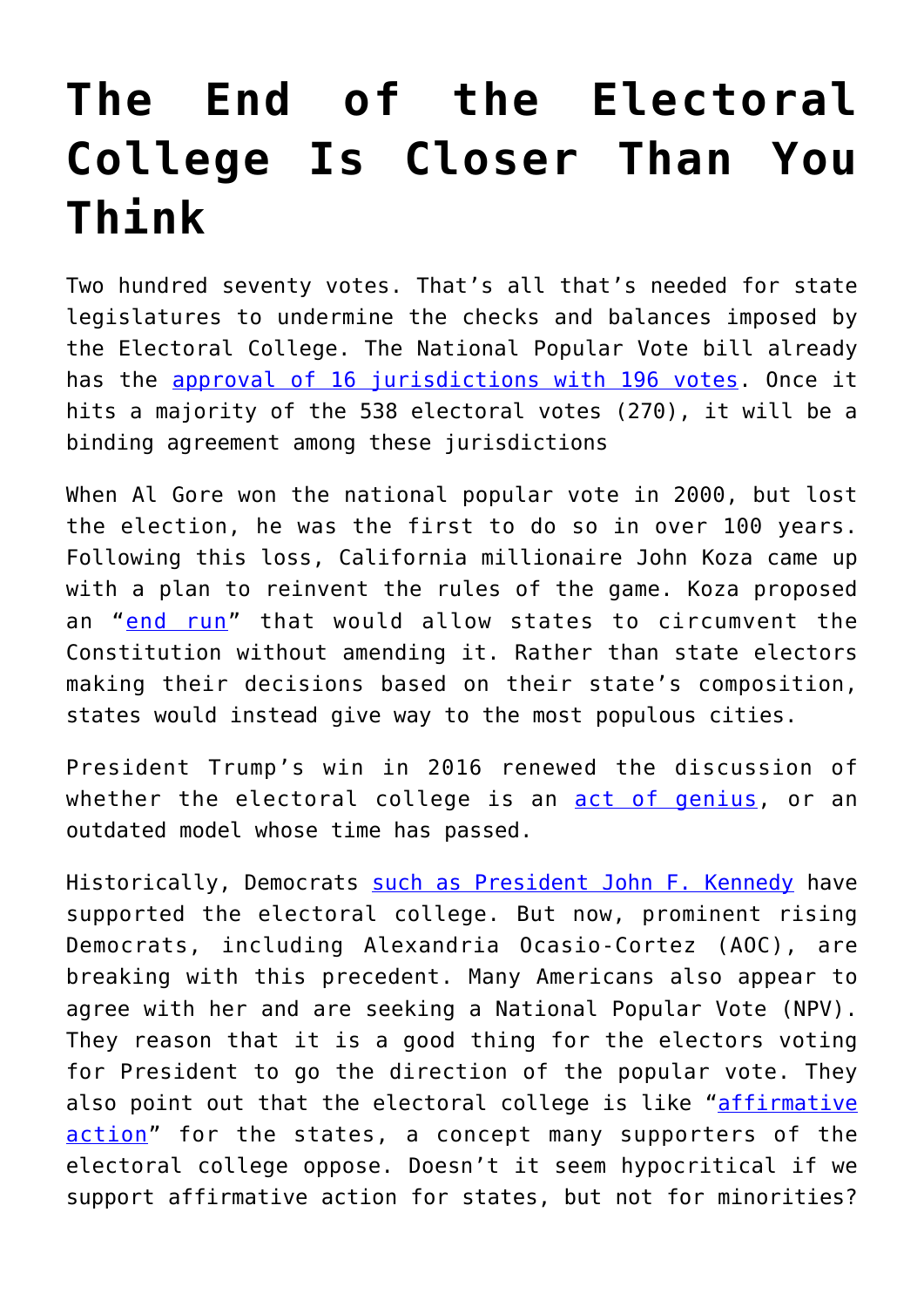Not at all, says author Tara Ross, who believes that [the](https://www.intellectualtakeout.org/article/no-electoral-college-not-affirmative-action-rural-voters) [comparison is dishonest.](https://www.intellectualtakeout.org/article/no-electoral-college-not-affirmative-action-rural-voters) Trent England of Save Our States pens similar sentiments in [a recent](https://www.usatoday.com/story/opinion/2019/05/23/killing-electoral-college-means-rural-americans-would-be-serfs-column/3770424002/) *[USA Today](https://www.usatoday.com/story/opinion/2019/05/23/killing-electoral-college-means-rural-americans-would-be-serfs-column/3770424002/)* [article:](https://www.usatoday.com/story/opinion/2019/05/23/killing-electoral-college-means-rural-americans-would-be-serfs-column/3770424002/)

*This is why Hillary Clinton lost in 2016. Instead of winning over small-town Americans, she amassed a popular vote lead based on [California and a few big cities](https://www.270towin.com/live-2016-presidential-election-results/state-by-state/). She won those places with huge margins but lost just about everywhere else. And the system worked. The Electoral College requires more than just the most raw votes to win — it requires geographic balance. This helps to protect rural and small-town Americans.*

In other words, the NPV [proposal would, in the name of giving](https://www.youtube.com/watch?v=LXnjGD7j2B0&vl=en) [people power, undermine the voices of those in rural areas](https://www.youtube.com/watch?v=LXnjGD7j2B0&vl=en) – the very voices that [the media establishment ignored](https://www.npr.org/2016/11/14/501737150/rural-voters-played-a-big-part-in-helping-trump-defeat-clinton) in 2016.

To win the popular vote, one could simply head to the most popular cities. Campaigns that had to balance attention to the variety of voters in different regions under the electoral college, could instead focus solely on people attracted to [cities.](https://projects.fivethirtyeight.com/republicans-democrats-cities/)

On the surface, John Koza's model of circumventing the Constitution and abolishing the electoral college seems reasonable. But is his motive in leading the charge for National Popular Vote the concentration of power in states with higher population densities? If so, this would reduce people in rural areas to modern day 'serfs' who are less important to represent than the 'feudal lords' of California. Trent England [elaborates](https://www.usatoday.com/story/opinion/2019/05/23/killing-electoral-college-means-rural-americans-would-be-serfs-column/3770424002/) further:

*Rural America produces almost all our country's [food](https://www.vox.com/a/explain-food-america), as well as raw materials like metals, cotton and timber. Energy, [fossil fuels](https://www.usda.gov/oce/energy/files/Energy_White_Paper_July_2017-7-27-2017_UPDATED.pdf) but also alternatives like [wind and](https://www.realclearenergy.org/articles/2019/01/21/how_rural_states_are_leading_the_clean_energy_revolution.html) [solar](https://www.realclearenergy.org/articles/2019/01/21/how_rural_states_are_leading_the_clean_energy_revolution.html) come mostly from rural areas. In other words, the*